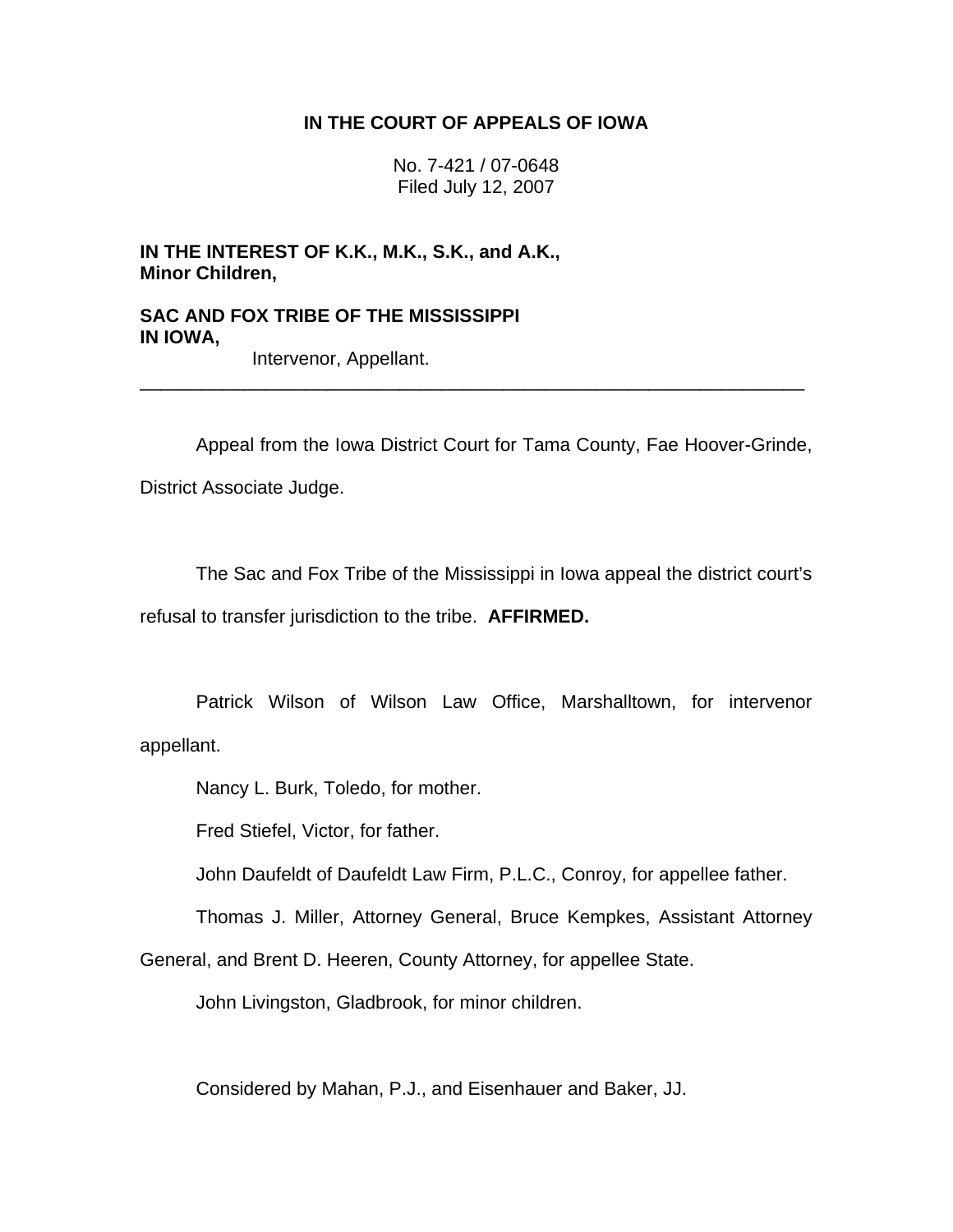#### **MAHAN, P.J.**

 The Sac and Fox Tribe of the Mississippi in Iowa appeal the district court's refusal to transfer jurisdiction to the tribal court. The Tribe argues the district court erred in analyzing whether the mother, Lorinda, would be appointed counsel in her child custody case. We affirm.

#### **I. Background Facts and Proceedings**

 Lorinda and Chad are the parents of M.K. and K.K., born in December 1994 and June 1997, respectively. Chad, K.K., and M.K. are all enrolled members of the Sac and Fox Tribe of the Mississippi in Iowa. Lorinda and Dean are the parents of A.K. and S.K, born in July 1999 and February 2002, respectively. Dean is an enrolled member of the Sac and Fox Tribe of the Mississippi in Iowa. A.K. and S.K. are eligible for enrollment in the Tribe.

 In September 2006 Lorinda was found unconscious after having a seizure. She was taken to a medical facility for testing. She placed all four children in Chad's care and requested police accompany him to her home to get some of the children's things. The police found the home unfit for human habitation. The children were removed by emergency order and placed with Chad. Child-inneed-of-assistance (CINA) proceedings were instituted on behalf of all the children.

 The Sac and Fox Tribe of the Mississippi in Iowa intervened. On October 30, 2006, the Tribe filed a motion to have the case transferred to the Sac and Fox Tribal Court. Chad joined in the motion. Lorinda, however, resisted. She argued she had been determined indigent and could not secure legal representation for herself before the tribal court. She did, however, have an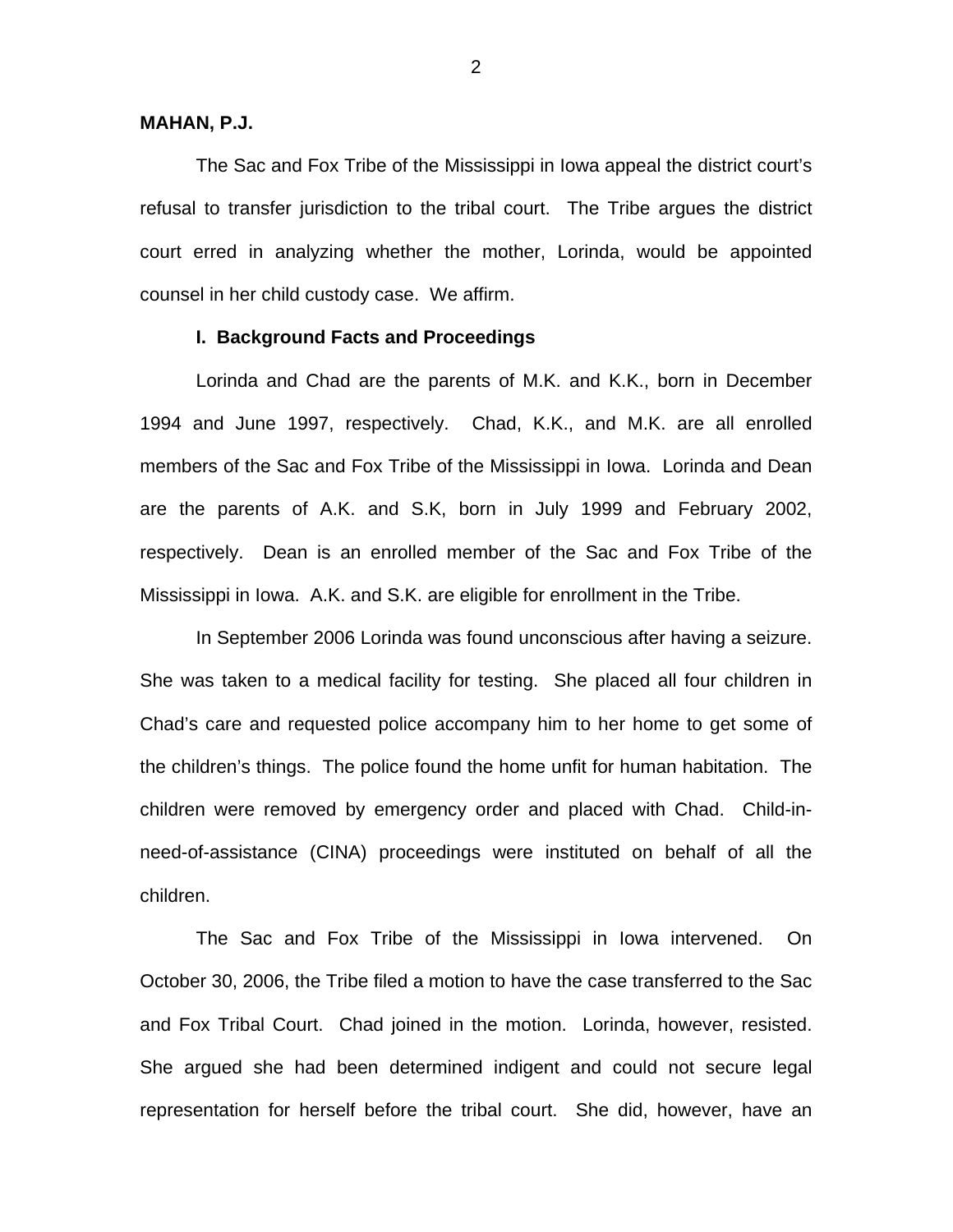appointed attorney before the state court. The district court, analyzing Sac and Fox Tribal Code section 5-4201(b), determined Lorinda did not have a right to counsel in the tribal court similar to her right pursuant to Iowa Code section 232.113 (2005). As a result, the district court denied the Tribe's motion to transfer. The Tribe appeals.

## **II. Standard of Review**

 We review CINA adjudications de novo. *In re D.D.*, 653 N.W.2d 359, 361 (Iowa 2002). Here, Iowa law must be modified by the provisions of the Indian Child Welfare Act (ICWA). *In re B.M.*, 532 N.W.2d 504, 506 (Iowa Ct. App. 1995). This case, however, does not involve the merits of the CINA adjudication itself. Instead, it is concerned with the statutory provisions by which we transfer CINA cases to a tribal court. Therefore, we review the district court's interpretation of that statute for errors at law. *Reilly v. Anderson*, 727 N.W.2d 102, 105 (Iowa 2006).

## **III. Merits**

According to Iowa Code section 232B.5(10)

*Unless either of an Indian child's parents objects*, in any child custody proceeding involving an Indian child who is not domiciled or residing within the jurisdiction of the Indian child's tribe, the court shall transfer the proceeding to the jurisdiction of the Indian child's tribe . . . ."

Iowa Code § 232B.5(10) (emphasis added). According to section 232B.5(13),

the court shall find good cause to deny the petition only if one or more of the following circumstances are shown to exist:

a. The tribal court of the child's tribe declines the transfer of jurisdiction.

b. The tribal court does not have subject matter jurisdiction under the laws of the tribe or federal law.